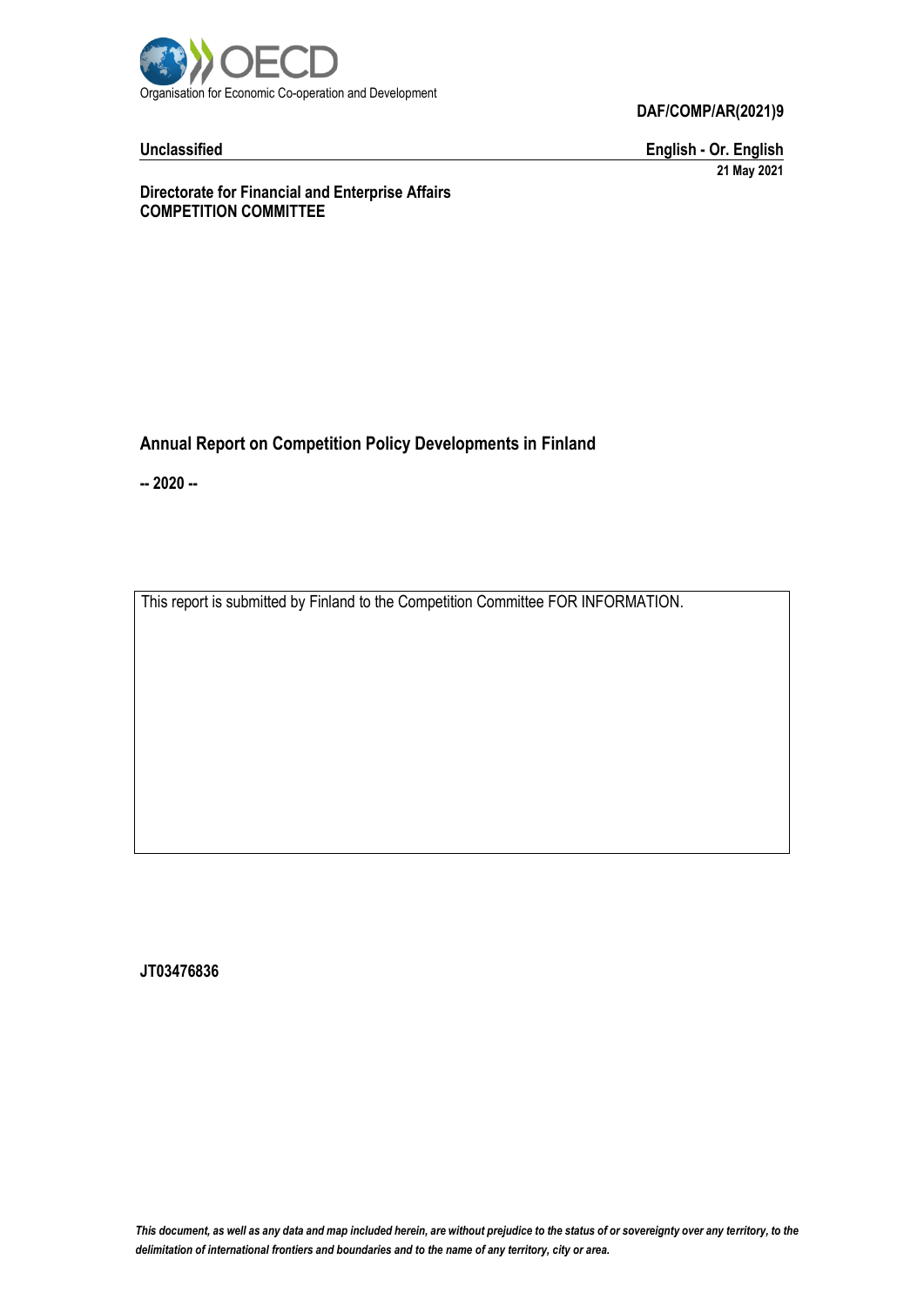# *Table of contents*

| 2.1. Action against anticompetitive practices, including agreements and abuses of dominant position 4 |  |
|-------------------------------------------------------------------------------------------------------|--|
| 3. The role of competition authorities in the formulation and implementation of other policies, e.g.  |  |
|                                                                                                       |  |
|                                                                                                       |  |
|                                                                                                       |  |

# **Tables**

| Table 1.                                 |  |
|------------------------------------------|--|
| Table 2. Merger cases overview 2010-2020 |  |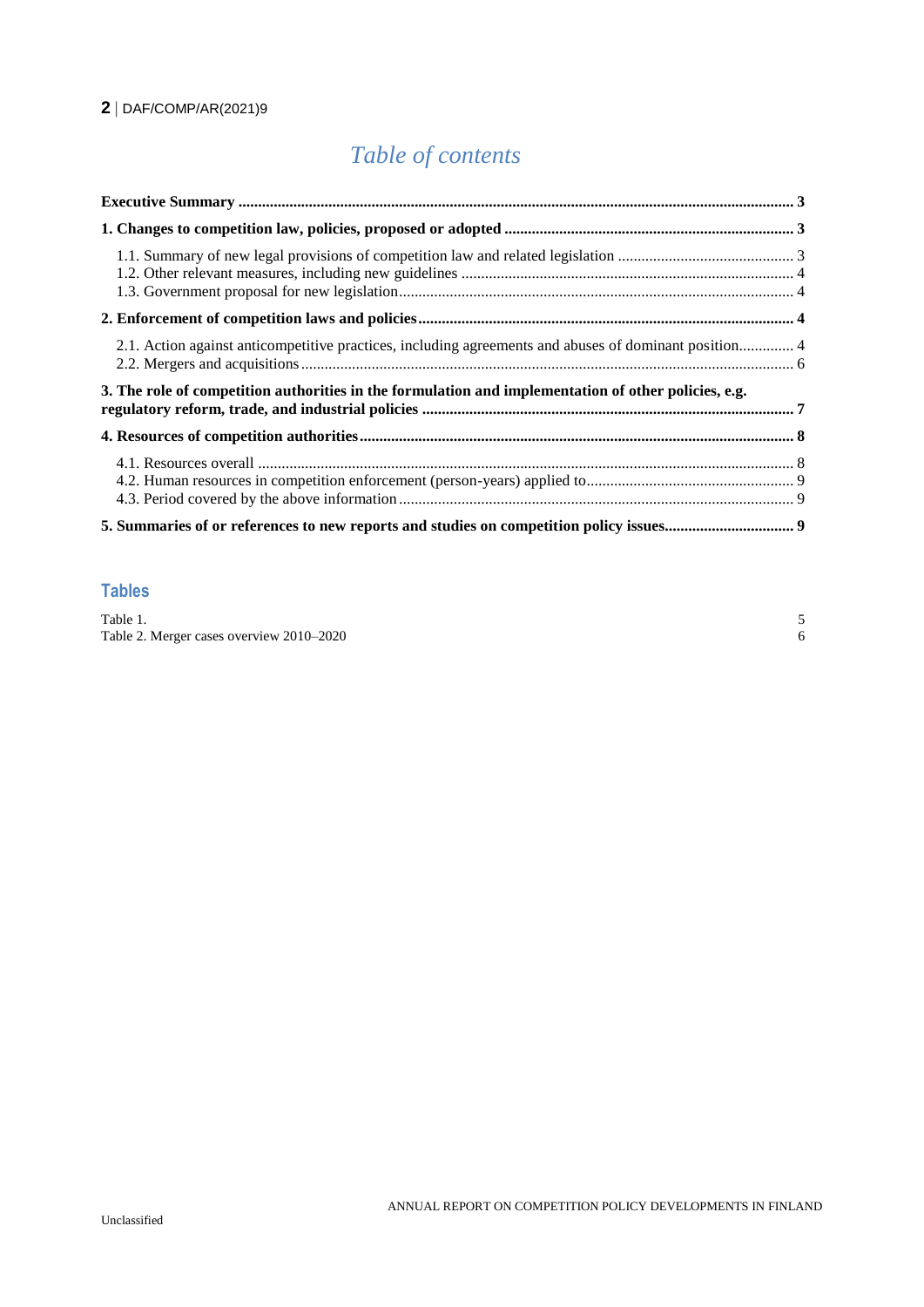# *Finland*

#### <span id="page-2-0"></span>**Executive Summary**

1. The global pandemic made 2020 a year of drastic changes in the world and its consequences were felt at the Finnish Competition and Consumer Authority (FCCA) as well. Since March 2020, the staff of the FCCA have mostly been working remotely from home which sped up the ongoing transition to a digitally functioning workplace. New ways to communicate as well as ways to work on competition cases were introduced. In addition, the pandemic caused particular challenges to the competition playing field and new approaches had to be considered. In the area of cartels and abuse of dominance, the FCCA complied from the beginning with the policy adopted by the European Union  $(EU)^1$ . In merger enforcement it had to assess the suitability of current merger processes on a national level in these exceptional circumstances. As a result, a temporary law extending the merger deadlines in Phase II was adopted.

2. The FCCA, however, was able to continue its work successfully and adjusted to the new situation: in 2020, the FCCA gave several decisions on antitrust and merger cases and continued its active participation in the field of international cooperation. In November, the FCCA also held its annual FCCA Day with a theme "*Economic and power structures are crumbling—is it time for competition and consumer policies to change?*" <sup>2</sup> The event was successfully held fully virtually with a variety of presentations and discussions ranging from the effects of the pandemic to climate change.

3. This report outlines the activities of the FCCA from the calendar year 2020.

#### <span id="page-2-1"></span>**1. Changes to competition law, policies, proposed or adopted**

#### <span id="page-2-2"></span>**1.1. Summary of new legal provisions of competition law and related legislation**

4. An amendment concerning accounting separation entered into force as of 1 January 2020. Its intention is to prevent competition distortions related to competitive neutrality.<sup>3</sup>

5. In merger control, a temporary amendment was proposed in June due to the COVID-19 pandemic. According to this proposal, the deadlines in Phase II were to be extended approximately by a month $4$  in order to ensure that the FCCA would be able to handle merger cases requiring further investigation in a proper and timely manner. The

<sup>4</sup> From 69 working days to 92 working days.

<sup>1</sup> See the FCCA's press releases here: *https://www.kkv.fi/ajankohtaista/Tiedotteet/2020/23.3.2020 koronaviruksen-aiheuttama-poikkeustilanne-vaikuttaa-kilpailulain-soveltamiseen/* and *https://www.kkv.fi/ajankohtaista/Tiedotteet/2020/9.4.2020-kilpailulainsaadanto-ei-estavalttamattomia-toimenpiteita-suojavarusteiden-ja-laakkeiden-saannin-turvaamiseksi/*

<sup>2</sup> "*KKV-päivä 2020: Talouden ja vallan rakenteet rutisevat – Pitääkö kilpailu- ja kuluttajapolitiikan muuttua?*" The agenda and discussions were held solely in Finnish: *https://www.kkv.fi/ajankohtaista/tapahtumat/2020/kkv-paiva-2020/*

<sup>3</sup> See the initial press release from 2019 here: *https://www.kkv.fi/en/current-issues/pressreleases/2019/13.8.2019-competitive-neutrality-supervision-to-be-enhanced---accountingseparation-obligation-to-enter-into-force-at-the-beginning-of-2020/*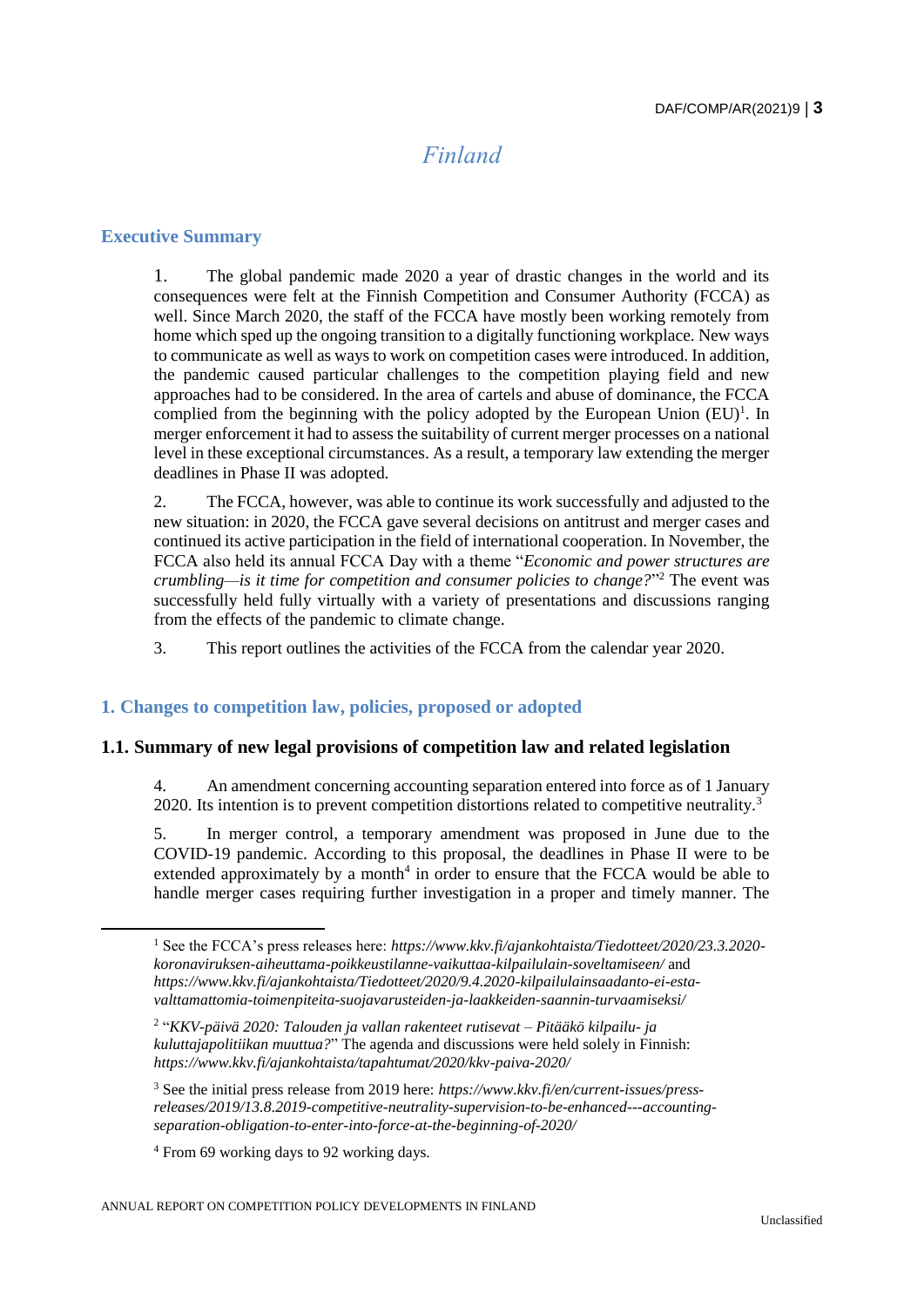amendment was planned to apply to mergers filed after the law would have come into force but before 1 November 2020. The amendment was adopted only in October, which is why it was eventually applied retrospectively to mergers filed after 2 July 2020 in accordance with the addition submitted by the government on that said date.

#### <span id="page-3-0"></span>**1.2. Other relevant measures, including new guidelines**

6. The FCCA did not publish any new guidelines in 2020.

#### <span id="page-3-1"></span>**1.3. Government proposal for new legislation**

7. The Ministry of Economic Affairs and Employment had appointed a working group to prepare the national enforcement of the ECN+ Directive (Directive (EU) 2019/1). This working group published its draft on the Government proposal in May 2020. The Government submitted its proposal to amend the Competition Act on 5 November 2020.<sup>5</sup> This proposal is currently under parliamentary review but expected to be finalised soon.

## <span id="page-3-2"></span>**2. Enforcement of competition laws and policies**

#### <span id="page-3-3"></span>**2.1. Action against anticompetitive practices, including agreements and abuses of dominant position**

#### *2.1.1. Summary of the activities of the FCCA and courts*

8. In 2020, the FCCA gave several decisions in antitrust cases in the taxi and postal markets to name a few. In some cases, the investigations were dropped after no evidence on competition restrictions were found. In antitrust, one penalty payment proposal concerning the hardware company IKH's anticompetitive practice was submitted to the Market Court.<sup>6</sup> According to the FCCA's investigations, IKH had set recommended prices for the products it sells and pressured its retailers to comply with these prices (RPM). The case is currently pending in the Market Court.

9. Two decisions concerning competitive neutrality were given. The FCCA also continued its work on overseeing the application of Act on Public Procurement and Concession Contracts and two cases concerning unlawful procurements were taken to the Market Court.

<sup>5</sup> See a press release on the Ministry's website, available in English: *https://tem.fi/- /kilpailusaantojen-noudattamisen-valvonta-tehostuu?languageId=en\_US*

<sup>6</sup> See more here: *https://www.kkv.fi/en/current-issues/press-releases/2020/20.5.2020-fccaproposes-a-penalty-of-eur-9-million-to-ikh-for-resale-price-maintenance/*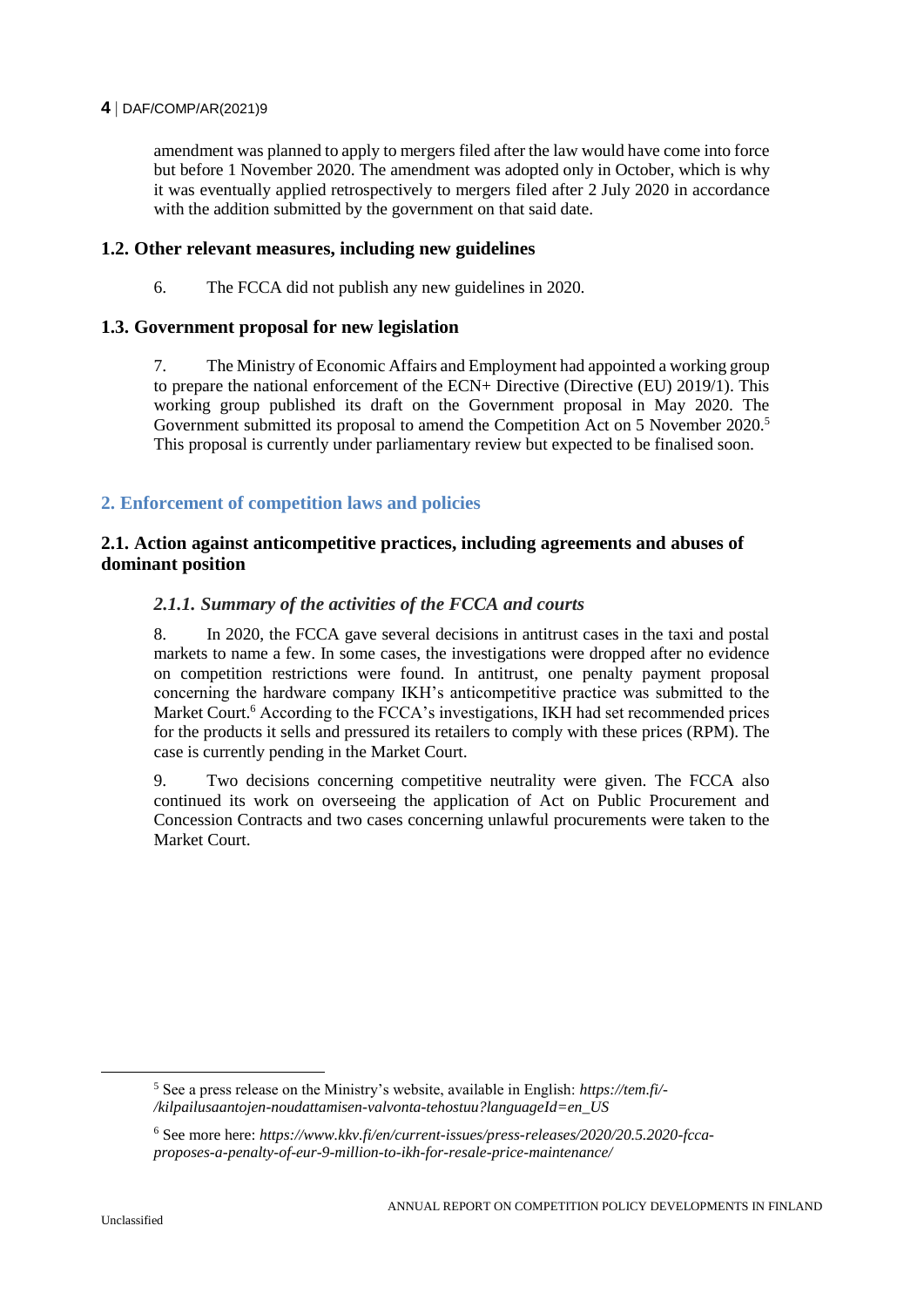# <span id="page-4-0"></span>**Table 1.**

 $\overline{a}$ 

| Antitrust                 | Investigations dropped/case inadmissible:<br>Postal market: two cases, Posti Group Oyj's alleged predatory pricing in the market of<br>$\bullet$<br>unaddressed postal services <sup>7</sup> and abuse of dominant position in pricing of addressed<br>business post<br>Taxi services: six cases (Kokkolan Taksiliikenne Oy, Kuru-Taksi Oy, Pohjanmaan Taksi<br>$\bullet$<br>Oy, PRO-Keskus Oy, Tampereen Aluetaksi Oy and Vaasan Ulataksi Oy) <sup>8</sup><br>iLog Oy, alleged anti-competitive contractual terms in the locking market<br>• Ab Rafael, alleged dominant position in the asphalt market<br>Kangasalan Vesi, alleged dominant position in pricing of water<br>• Ålands Telefonandelslag, Jomala Ålands / Telekommunikation Ab, Mariehamn, i.e. alleged<br>predatory pricing of broadband connections<br>• Stora Enso Oyj / UPM-Kymmene Oyj / Metsä Group Finland, alleged anti-competitive<br>cooperation in procurement of wood<br>Penalty payment proposal submitted:<br>Isojoen Konehalli Oy (IKH, a hardware store company), retail price maintenance (RPM)<br>$\bullet$ |
|---------------------------|----------------------------------------------------------------------------------------------------------------------------------------------------------------------------------------------------------------------------------------------------------------------------------------------------------------------------------------------------------------------------------------------------------------------------------------------------------------------------------------------------------------------------------------------------------------------------------------------------------------------------------------------------------------------------------------------------------------------------------------------------------------------------------------------------------------------------------------------------------------------------------------------------------------------------------------------------------------------------------------------------------------------------------------------------------------------------------------------|
| Competitive<br>neutrality | The Finnish Heritage Agency and three museums, alleged anti-competitive conduct in the<br>$\bullet$<br>market of archaeological research, the parties committed to take measures and the case<br>was removed from processing <sup>9</sup><br>Hospital district of Helsinki and Uusimaa (HUS), after initial research, the case did not<br>require further action and was closed                                                                                                                                                                                                                                                                                                                                                                                                                                                                                                                                                                                                                                                                                                              |
| Procurement               | The municipality of Puolanka, direct procurement of social welfare and health care<br>٠<br>services, a penalty payment proposal was submitted to the Market Court <sup>10</sup><br>The federation of municipalities in social and health services in the region of Kymenlaakso,<br>an unlawful direct procurement of ophthalmology services, a penalty payment proposal<br>was submitted to the Market Court <sup>11</sup><br>Veikkaus Oy, procurement of the central gaming system <sup>12</sup><br>Consortium of municipalities in Etelä-Karjala / the Municipality of Savitaipale / Kiinteistö<br>$\bullet$<br>Oy Savitaipaleen Vuokratalot (a real estate company), procurement of housing services                                                                                                                                                                                                                                                                                                                                                                                      |

10. In terms of court proceedings, *the Market Court* gave its decision on the case of *SF Anytime* in June. The case concerned an alleged abuse of a dominant position in the national market of collective management of copyrights. The FCCA stated in its initial decision that no actual evidence on restriction on competition was found and therefore closed the case. The case was appealed to the Market Court where the applicant demanded that the court annuls the contested decision and returns the matter to the FCCA's review. The Market

<sup>9</sup> See more here: https://www.kkv.fi/en/current-issues/press-releases/2020/7.5.2020-the-finnishheritage-agency-is-committed-to-undertake-measures-to-improve-neutral-competition-conditions/

<sup>10</sup> See more here: *https://www.kkv.fi/en/current-issues/press-releases/2020/1.9.2020-the-fccaproposes-that-the-municipality-of-puolanka-be-sanctioned-for-significant-unlawful-directprocurement-of-social-welfare-and-health-care-services/*

<sup>11</sup> See more here: https://www.kkv.fi/en/current-issues/press-releases/2020/24.9.2020-fcca-proposesa-penalty-payment-to-kymsote-for-the-unlawful-direct-procurement-of-ophthalmology-services/

<sup>12</sup> See more here: https://www.kkv.fi/en/current-issues/press-releases/2020/28.9.2020-finnishcompetition-and-consumer-authority-veikkauss-procurement-of-the-central-gaming-system-wasillegal/

<sup>7</sup> See more here: https://www.kkv.fi/en/current-issues/press-releases/2020/31.3.2020-fcca-finds-noevidence-of-predatory-pricing-in-the-distribution-of-unaddressed-advertising-by-posti/

<sup>8</sup> See more here: https://www.kkv.fi/en/current-issues/press-releases/2020/4.6.2020-fccasinvestigation-into-the-taxi-services-the-investigation-concerning-seven-taxi-dispatch-centres-ishas-ended--but-six-centres-are-still-suspected-of-banned-re-strictions-on-competition/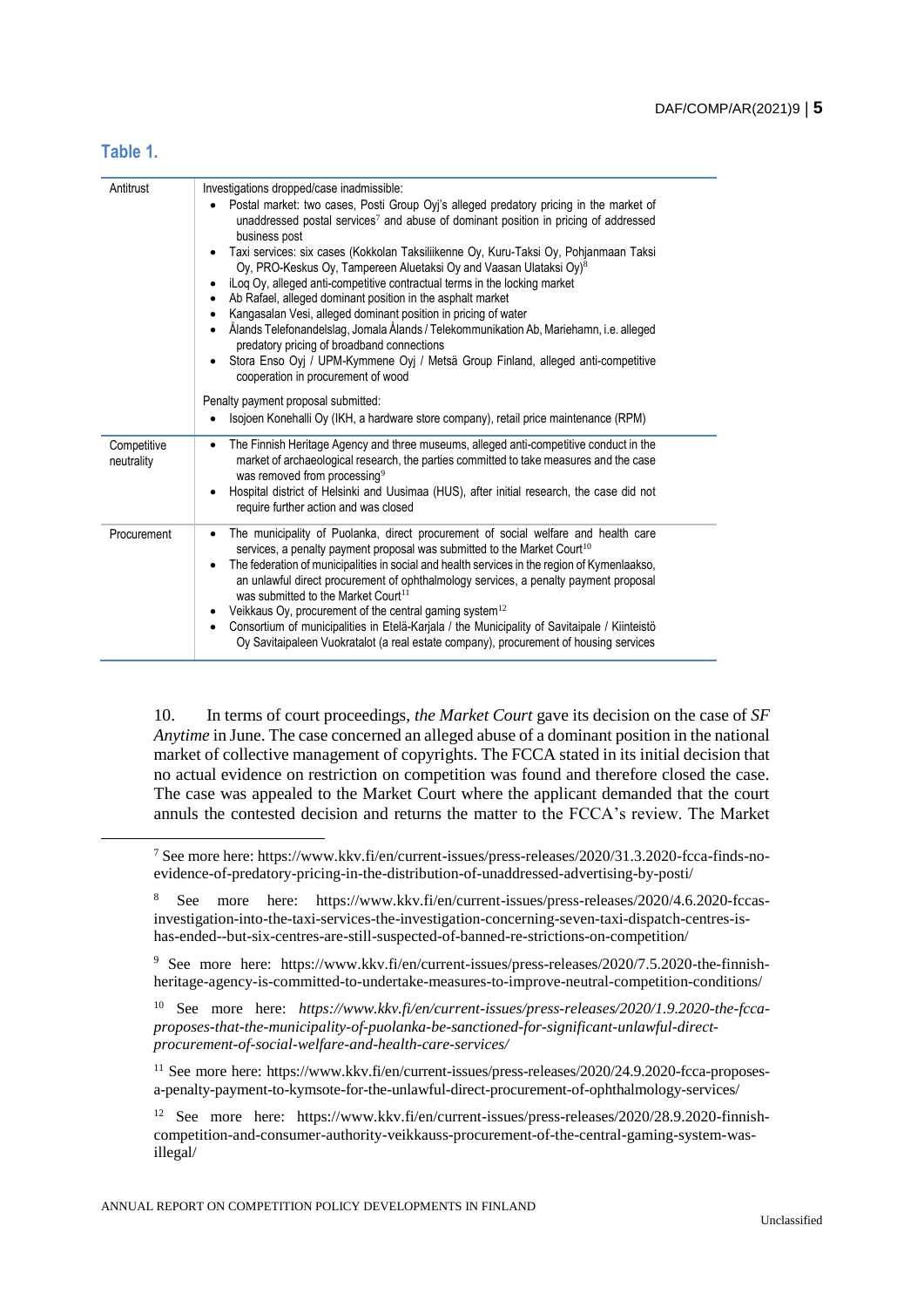Court however dismissed the appeal as it considered the FCCA had acted within the limits of its discretion.

11. Additionally, the FCCA had submitted a proposal to the Market Court in the case concerning an antitrust case of *Uudenmaan autokouluyhdistys ry* (the Uusimaa Driving School Association, UAY) and several driving schools in late 2019.<sup>13</sup> The FCCA proposed penalty payments on UAY and altogether eight driving schools for forming a price cartel and for making price recommendations. In December 2020, the Market Court imposed penalty payments on the association and two driving schools, therefore agreeing with the FCCA's decision only partially. The FCCA has appealed the case to the Supreme Administrative Court.

12. In 2019, the FCCA had also submitted four proposals on public procurement matters concerning *the Hospital District of Helsinki and Uusimaa* (HUS) to the Market Court. The decisions in the first two cases were given in August 2020. The Market Court imposed a total penalty payment of EUR 50.000 on HUS regarding the direct procurement of waste disposal bags and tissue paper products.<sup>14</sup> The next two decisions on the direct procurements of DNA analysis services and negative-pressure wound therapy products were given in October. These penalty payments amounted to EUR 110.000. All these decisions were in line with the proposals submitted by the FCCA.

13. In December, *the Supreme Administrative Court* confirmed the initial proposal of the FCCA on unlawful direct procurement by the municipality of Parainen. The FCCA's proposal was from 2018.<sup>15</sup>

### <span id="page-5-0"></span>**2.2. Mergers and acquisitions**

*2.2.1. Statistics on number, size and type of mergers notified and/or controlled under competition laws*

|                       | 2010 | 2011 | 2012 | 2013 | 2014 | 2015 | 2016 | 2017 | 2018 | 2019 | 2020 |
|-----------------------|------|------|------|------|------|------|------|------|------|------|------|
| Mergers filed         | 35   | 42   | 29   | 20   | 30   | 28   | 36   | 32   | 39   | 34   | 22   |
| Phase II required     |      |      |      |      |      |      |      |      |      |      |      |
| Conditional clearance |      |      |      |      |      |      |      |      |      |      |      |
| Mergers blocked       |      |      |      |      |      |      |      |      |      |      |      |

### <span id="page-5-1"></span>**Table 2. Merger cases overview 2010–2020**

<sup>15</sup> See more here: *https://www.kkv.fi/en/current-issues/press-releases/2018/11.4.2018-fccaproposes-imposition-of-sanctions-against-the-town-of-pargas-for-illegal-direct-award/*

 $\overline{a}$ 

<sup>13</sup> See the press release from 2019 here: *https://www.kkv.fi/en/current-issues/pressreleases/2019/21.11.2019-the-fcca-proposes-penalty-payments-to-driving-schools-for-a-pricecartel-and-a-price-recommendation/*

<sup>14</sup> See more here: *https://www.kkv.fi/en/current-issues/press-releases/2020/27.8.2020-the-marketcourt-imposes-eur-50000-penalty-payments-in-total-on-hus-for-direct-procurement-that-breachesthe-act-on-public-procurement-and-concession-contracts/* No English press release available from the other two.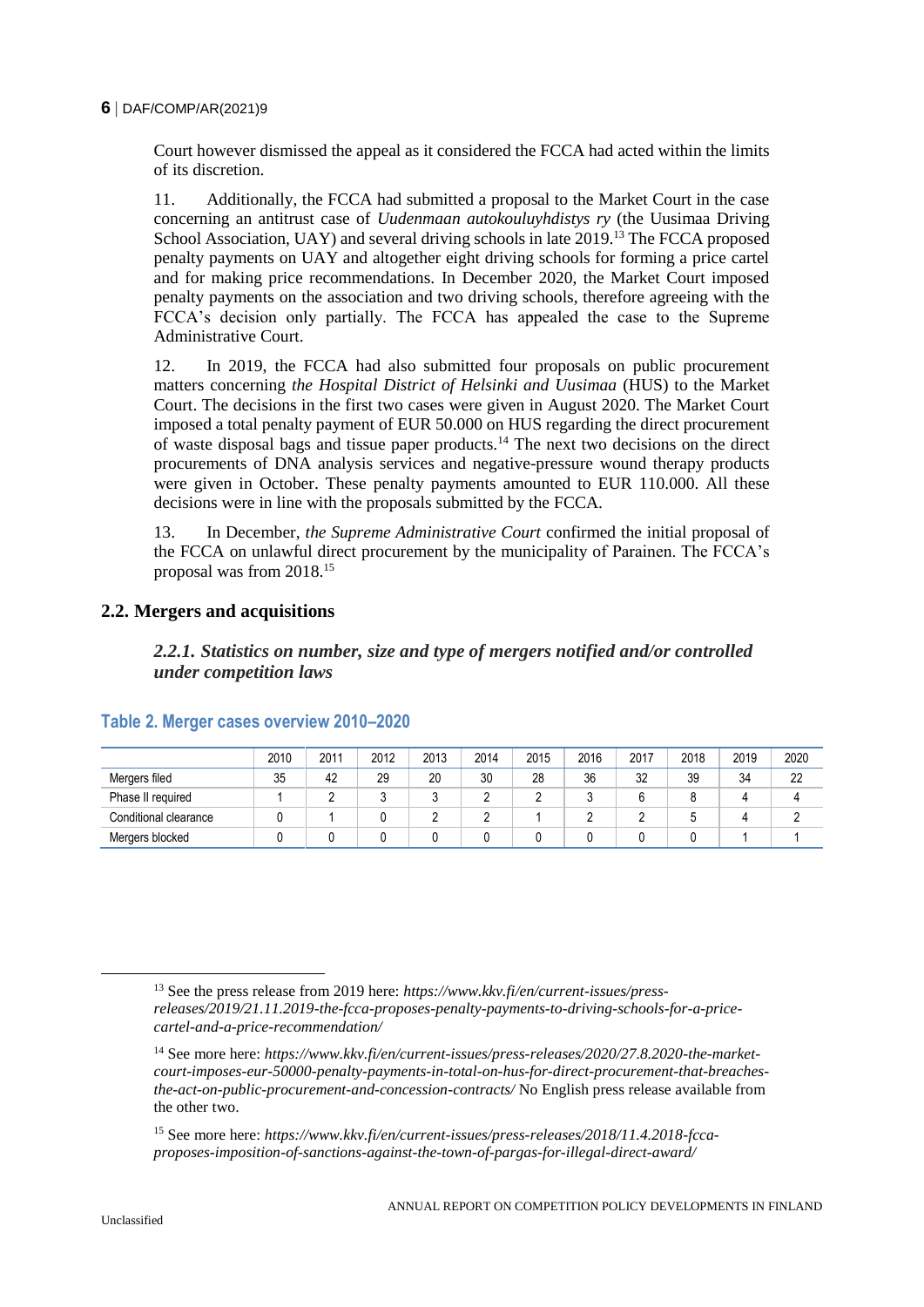#### *2.2.2. Summary of significant cases*

14. In 2020, the FCCA processed altogether 22 merger filings, which was a little less than in the previous years.<sup>16</sup> However, the merger control activities in 2020 included some interesting cases.

15. In late 2019, the FCCA proposed prohibiting a merger between *Kesko* and *Heinon Tukku*, the grocery wholesaler. According to the investigations, the merger would have led to Kesko having a dominant position in the market. The decision of the Market Court was published in February 2020 resulting in the merger being prohibited in accordance with the FCCA's proposal.<sup>17</sup> In March, Kesko announced that it would not appeal to the Market Court decision, making the prohibition final.<sup>18</sup>

16. In September 2020, the FCCA proposed the Market Court to prohibit the merger between *Mehiläinen* and *Pihlajalinna*. <sup>19</sup> Both parties are significant healthcare operators in the Finnish market and according to the FCCA's investigations, after the merger only two nationwide healthcare companies would have remained in the market. Prohibition decisions are very rare, and this prohibition proposal was only the fifth ever made by the FCCA. The investigation was also the largest merger investigation in the FCCA's history. In late November, Mehiläinen announced that it would not execute its tender offer and Pihlajalinna stated that the merger process between the parties would not continue. According to the FCCA's view, the arrangement was therefore cancelled, and it submitted its view to the Market Court stating that the case should be closed as inadmissible or a decision confirming the merger's cancellation should be issued. In its decision in late December 2020, the Market Court confirmed that the merger had been cancelled as the purchase offer stated in the merger documentation was not going to be implemented and thus there was no longer a basis for the court to proceed with the case.

17. In 2020, the FCCA also cleared two mergers subject to conditions: *Donges Teräs/Ruukki*<sup>20</sup> (steel structure suppliers) and *Loomis/Automatia*<sup>21</sup> (parties providing cash management and supply services).

### <span id="page-6-0"></span>**3. The role of competition authorities in the formulation and implementation of other policies, e.g. regulatory reform, trade, and industrial policies**

18. In early 2020, the FCCA published a memorandum on taxi markets. The focus of the report was to determine what action should be taken in the taxi market to make it work better and this way benefit the customers and the economy as a whole. The FCCA made

<sup>21</sup> See more here: *https://www.kkv.fi/en/current-issues/press-releases/2020/14.10.2020-the-fccaconditionally-approves-acquisition-of-automatia-by-loomis/*

 $\overline{a}$ 

<sup>16</sup> All decisions available in Finnish on the FCCA's website: *https://www.kkv.fi/ratkaisut-jajulkaisut/kilpailuasiat/yrityskaupparatkaisut/2020/*

<sup>17</sup> See more here: *https://www.kkv.fi/en/current-issues/press-releases/2020/17.2.2020-keskosacquisition-of-heinon-tukku-blocked-by-the-finnish-market-court/*

<sup>18</sup> See more here: *https://www.kkv.fi/en/current-issues/press-releases/2020/19.3.2020-theprohibition-of-the-merger-between-kesko-and-heinon-tukku-became-legally-binding/*

<sup>19</sup> See more here: *https://www.kkv.fi/en/current-issues/press-releases/2020/29.9.2020-the-fccaproposes-the-market-court-to-prohibit-the-merger-between-mehilainen-and-pihlajalinna/*

<sup>20</sup> See more here: *https://www.kkv.fi/en/current-issues/press-releases/2020/17.4.2020-fccaapproved-donges-teras-oys-acquisition-of-ruukki-building-systems-ltd-subject-to-conditions/*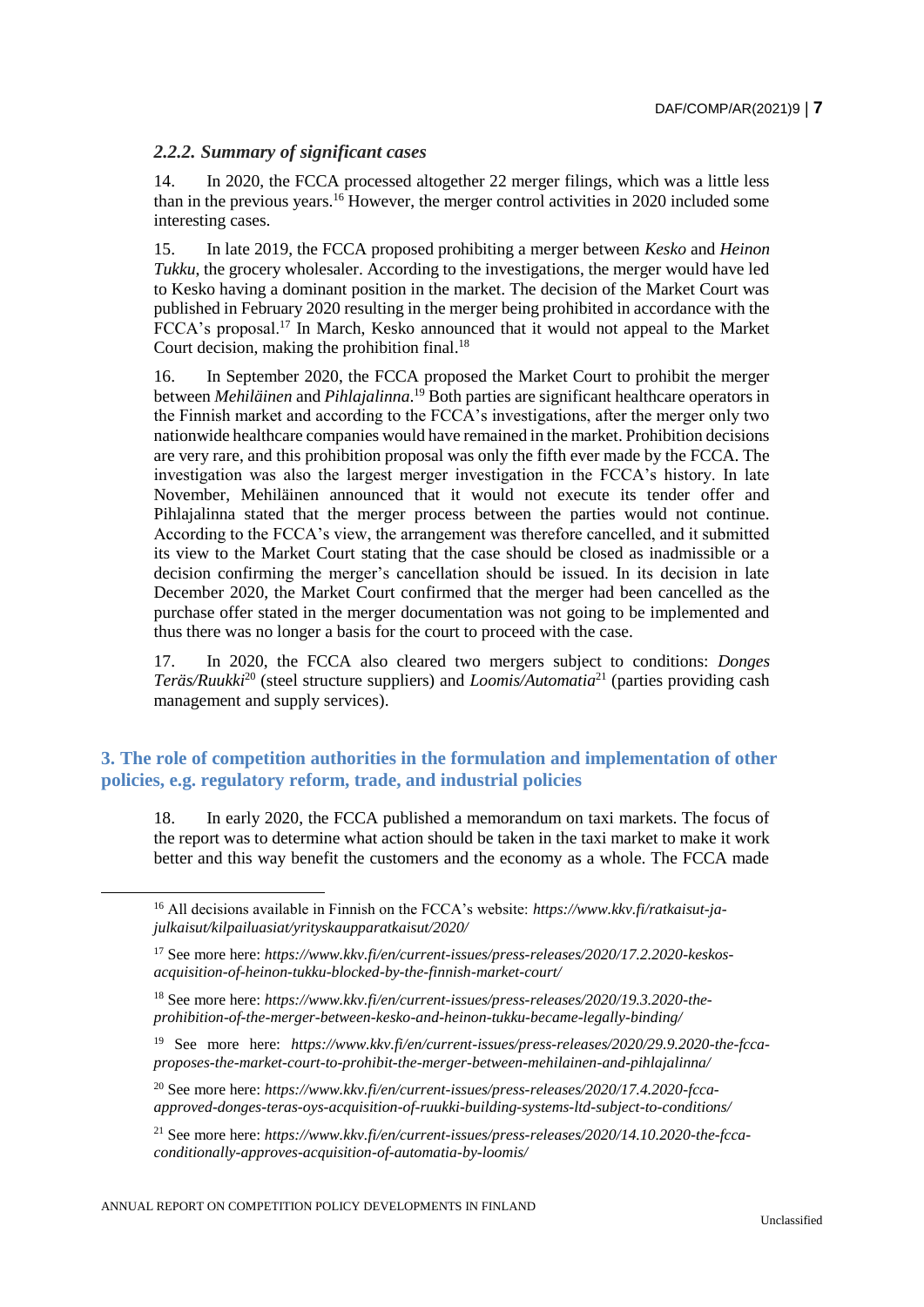several recommendations in its reports concerning e.g. the need for the development of regulation as well as taximeters. The report is available in Finnish on the FCCA's website.<sup>22</sup>

19. In November, the FCCA published a statement concerning the pharmacy market in Finland. According to the FCCA, the pharmacy market in Finland does not work for the good of the consumer in its current state. The statement is available on the FCCA's website, however, only in Finnish.<sup>23</sup> A press release in English can be found on the FCCA's website.<sup>24</sup>

20. In terms of Nordic cooperation, the Nordic Competition Authorities released a joint memorandum on digital platforms with the title "*Digital platforms and the potential changes to competition law at the European level*". The memorandum is available on the FCCA's website.<sup>25</sup>

#### <span id="page-7-0"></span>**4. Resources of competition authorities**

#### <span id="page-7-1"></span>**4.1. Resources overall**

21. The overall resources of the FCCA in 2020: 221,95 person-years

22. Competition enforcement: 77,93 person-years (approx. 35 % of the overall resources)

#### *4.1.1. Annual budget (in EUR and USD)*

23. For the FCCA totally (*covering both consumer and competition enforcement and including an additional EUR 3.7 million for Consumer Advisory Services*) – EUR  $18.200.000$  (+ EUR  $2.932.000$ )<sup>26</sup> (approx. USD 21.618.000). For Competition enforcement approx. EUR 6.926.000 (approx. USD 8.358.000)

#### *4.1.2. Number of employees (person-years)*

- 24. Competition enforcement:
	- economists:  $20.16 (+2.7)^{27}$
	- lawyers:  $44,47$  (+3,97)
	- other professionals: 8,45 (-1,74)

<sup>27</sup> Change from previous year.

 $\overline{a}$ 

*<sup>22</sup>* Report (in Finnish): *https://www.kkv.fi/ratkaisut-jajulkaisut/julkaisut/muistiot/taksimarkkinaselvitys/*

<sup>23</sup> Statement (in Finnish): *https://www.kkv.fi/globalassets/kkv-suomi/julkaisut/selvitykset/2020/kkvselvityksia-5-2020-apteekkimarkkinoiden-kehittaminen.pdf* 

<sup>24</sup> See more here: *https://www.kkv.fi/en/current-issues/press-releases/2020/11.11.2020-the-fccapharmacy-market-study-proposes-measures-to-reduce-the-costs-of-medicines-for-consumers-andsociety/*

<sup>25</sup> See more here: *https://www.kkv.fi/en/current-issues/press-releases/2020/28.9.2020-nordiccompetition-authorities-release-joint-memorandum-on-digital-platforms/*

<sup>&</sup>lt;sup>26</sup> Change from previous year. It should be noted that last year the EUR 3.700.000 allocated for Consumer Advisory Services was excluded from the reported budget. Here the comparison is made to the overall budget for 2019 (EUR 15.268.000) including that amount.